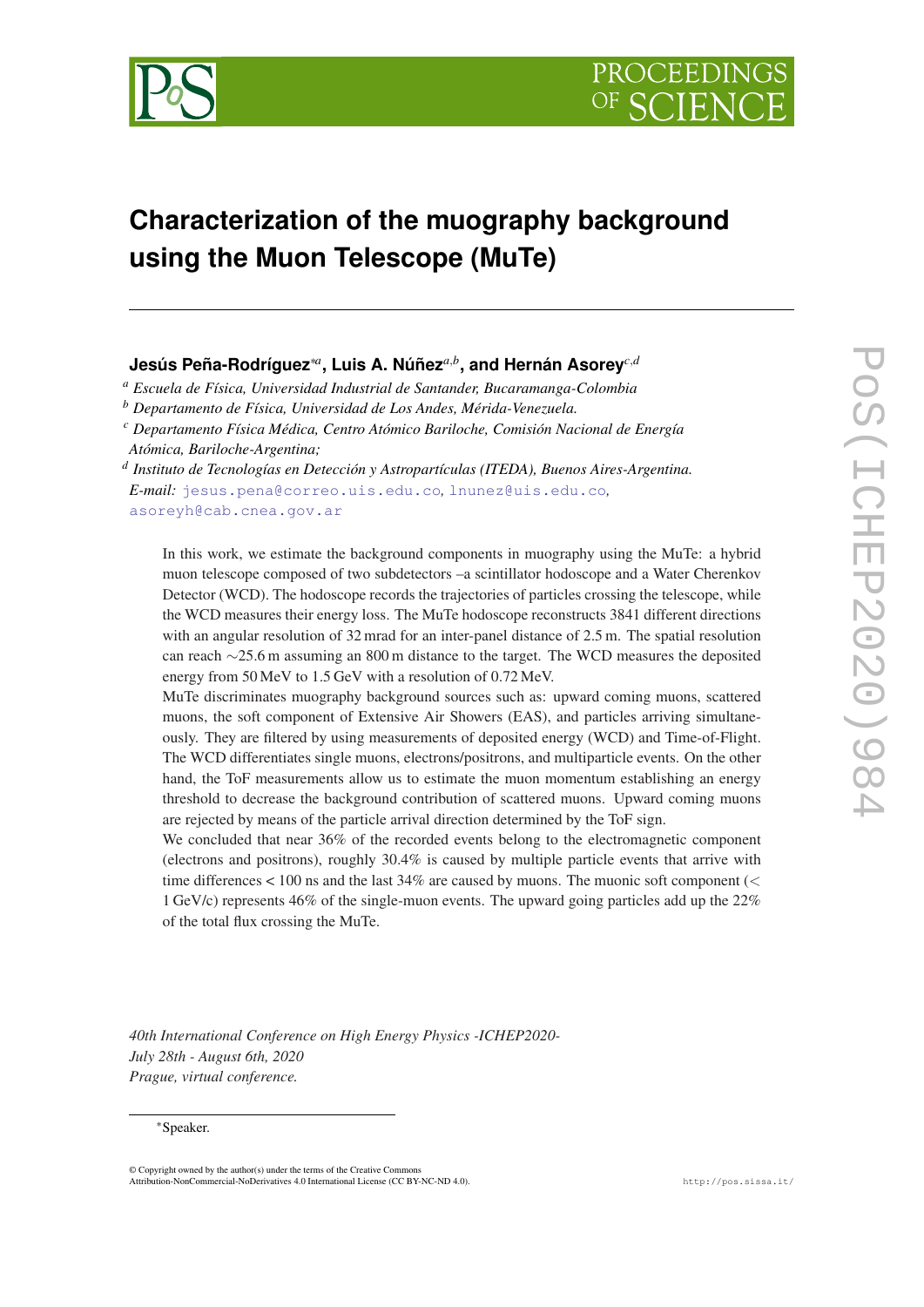## 1. Introduction

Muography is a non-invasive technique for scanning anthropic and geologic structures. Its applications cover several fields: container inspection [[1](#page-5-0)], archaeological building scanning [\[2,](#page-6-0) [3\]](#page-6-0), nuclear plant examination [\[4\]](#page-6-0), nuclear waste monitoring, underground cavities [\[5\]](#page-6-0), overburden of railway tunnels [\[6\]](#page-6-0), and volcanology [[7\]](#page-6-0).

The measured flux gives information about the inner density distribution of the structure, but such a flux is affected by a particle background. This noise emerges as a result of multiple phenomena: upward-coming muons [[8](#page-6-0), [9\]](#page-6-0), soft muons (< 1 GeV/c) [[10,](#page-6-0) [11\]](#page-6-0), the electromagnetic component (*e* <sup>−</sup>, *e* <sup>+</sup>, γ) of EAS [[12\]](#page-6-0) and, multiple particle events.

Several methods have been implemented to reject the background in muography. Time-of-Flight systems reject upward-coming muons, absorbent layer installation stops low energy particles, and extra sensitive layers decrease the probability of multiple particle events [[12\]](#page-6-0).

In this paper, we estimate the contribution of the background components in muography using MuTe. MuTe classifies the background by means of deposited energy and ToF measurements. The WCD discriminates the electromagnetic and multiple particle events while the ToF differentiates the frontal and rear particle flux. The soft muons are rejected by a momentum threshold established using the particle identity and velocity.

#### 2. The Muon Telescope



Figure 1: Mute mechanical structure. The hodoscope panels are mounted on a sliding rail allowing a separation distance configuration between 0.5 m to 2.5 m. The WCD stands near the center of mass of the telescope to facility the elevation procedure. Eight supports affix the MuTe to the ground.

MuTe is composed of a hodoscope and a WCD as shown in Figure 1. The hodoscope is made of two scintillator matrices of  $30 \times 30$  strips (120 cm  $\times$  4 cm  $\times$  1 cm). The plastic scintillator base is polystyrene (Dow Styron 663) externally coated by  $TiO<sub>2</sub>$ . The dopants (1% PPO, 0.03% POPOP) set an absorption cut off ∼ 40 nm and an emission maximum at 420 nm.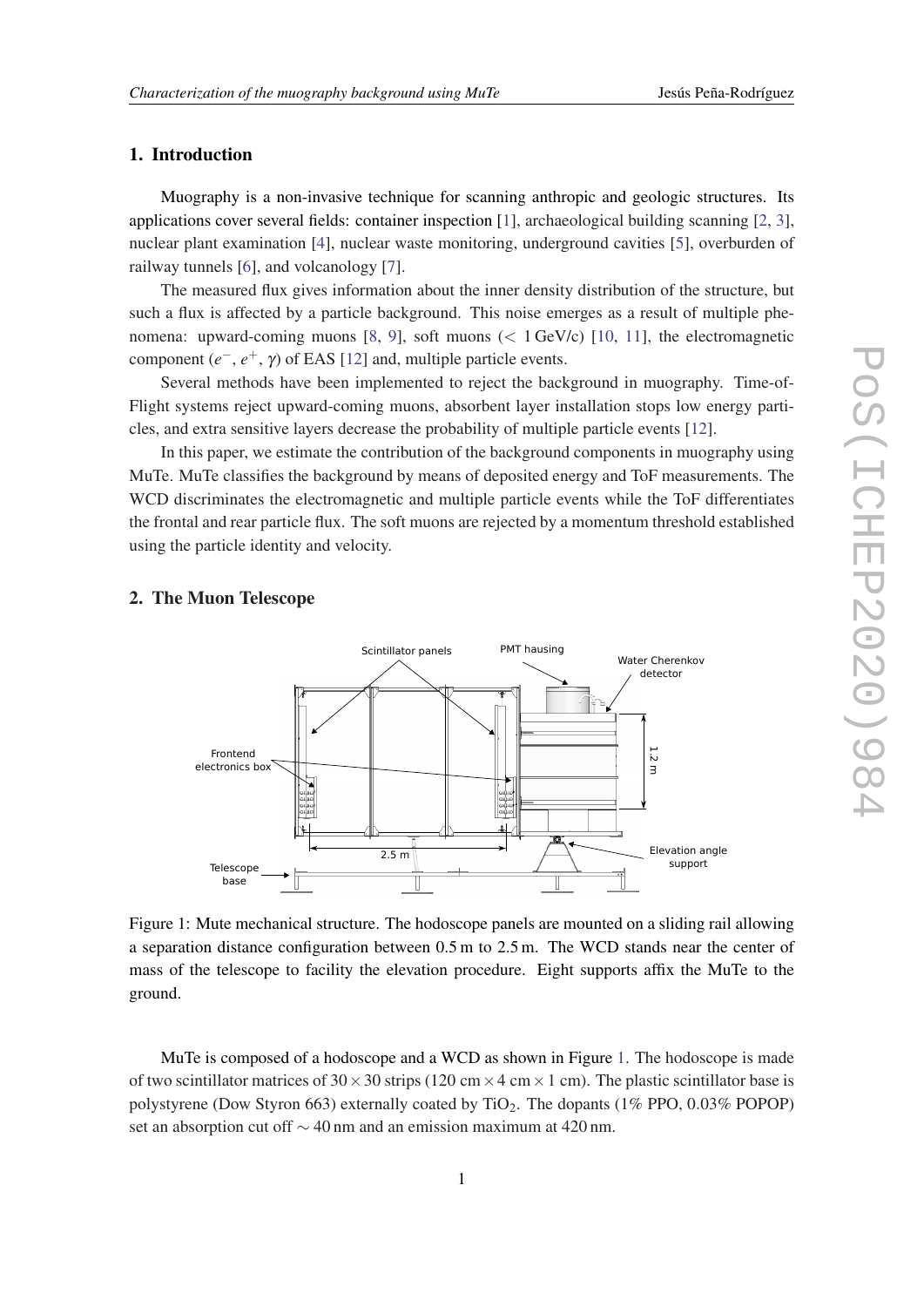Inside each scintillator strip a wavelength shifting (WLS) multi-cladding fiber (Saint-Gobain BCF-92) transmits the light photons towards a silicon photomultiplier (SiPM, Hamamatsu S13360- 1350CS). The SiPM has a photosensitive area of  $1.3 \times 1.3$  mm<sup>2</sup>, 667 pixels, a fill factor of 74%, a gain from  $10^5$  to  $10^6$  and a photon-detection efficiency of 40% at 450nm.

An ASIC MAROC3A amplifies and jointly discriminates the 60 signals from each panel. An FPGA Cyclone 3 sets the ASIC slow control parameters. The data recording is managed by a Raspberry Pi 2 and stored in a central hard disk.

The MuTe-WCD (120 cm side) has a Tyvek internal coating and an eight-inch photomultiplier tube (PMT Hamamatsu R5912) as the sensitive element. The anode and last dynode PMT signals are digitized by a 10-bit fast Analog-to-Digital converter with a sampling frequency of 40 MHz [[13\]](#page-6-0). The ToF system (∼97 ps resolution) is based on a Time-to-Digital converter implemented on a Xilinx FPGA Spartan 6 [\[14\]](#page-6-0). The MuTe data acquisition system is temporally synchronized by GPS. This architecture allows us to correlated the data recorded by the hodoscope and the WCD which operate individually. A GPRS/GSM ITEAD SIM900 module reports daily the telescope state towards a remote server.

### 3. Background in muography

Particles impinging the muon telescope not only come from inside the scanning target. Several underlying phenomena cause an overwhelming particle background that affects the detector signalto-noise ratio. Muography background is made of: low momentum muons scattered by the target surface, muons entering from the rear side of the detector, charged particles from EAS, and particles arriving simultaneously as shown in Figure 2.



Figure 2: Background sources in muography: scattered muons, the electromagnetic component of EAS, mini showers, and upward-coming particles.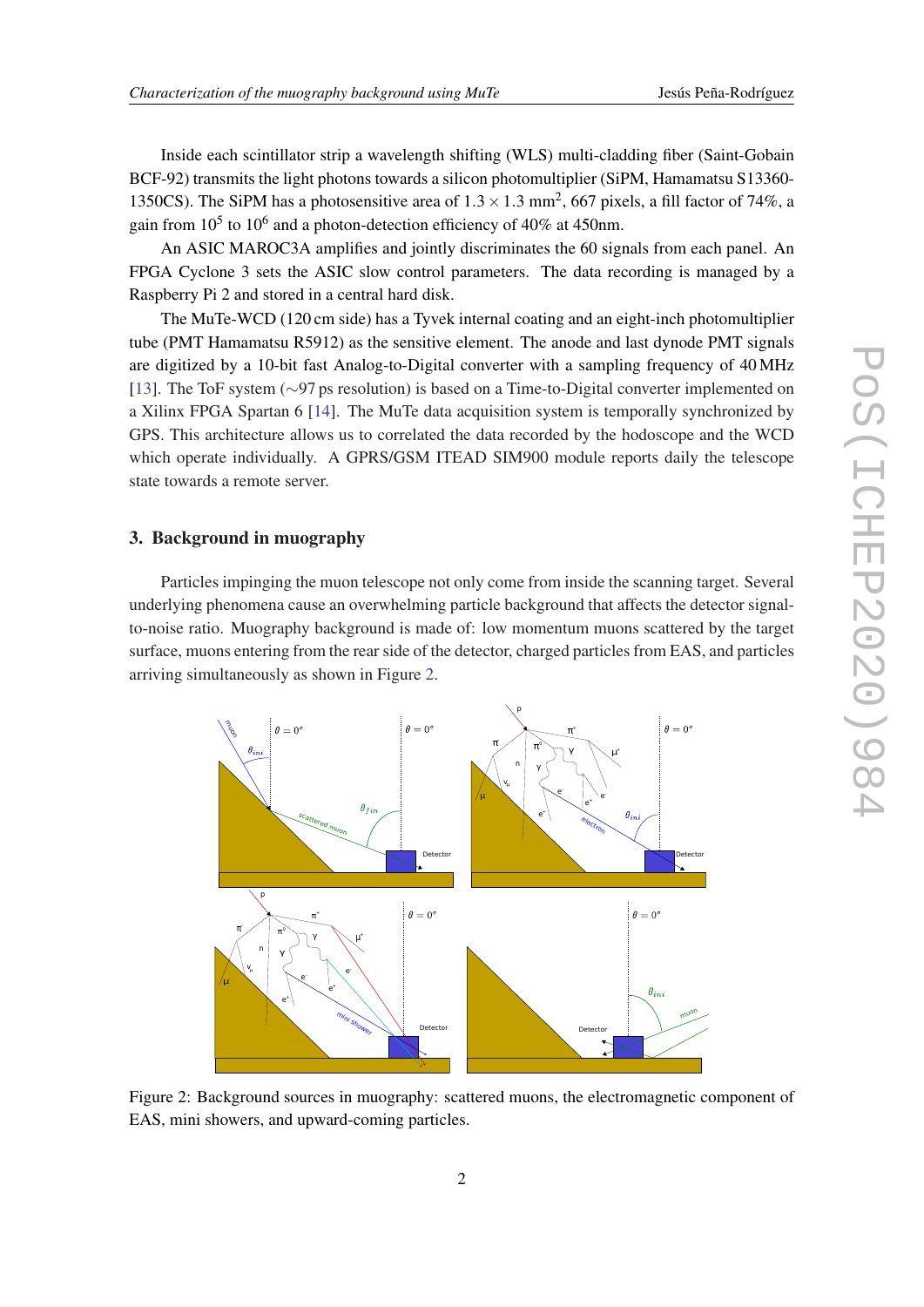<span id="page-3-0"></span>We performed a particle background characterization by means of Monte Carlo simulations by using the CORSIKA code. The results showed that particles reaching the MuTe are mainly positrons/electrons (∼20 MeV average energy), and muons (∼3 GeV average energy) [\[15\]](#page-6-0).

Low momentum muons suffer trajectory deviation after interacting with the surface of the scanning object due to multiple scattering. If the angular deviation is greater than the telescope resolution, the muogram shall suffer a blurring effect.

The angular variation of the muon trajectory depends on its energy and traversing length inside the target. For instance, muons with energy  $3 \text{ GeV}$  crossing 10 m of standard rock  $(2.65 \text{ g/cm}^3)$ deviate ∼35 mrad [\[16](#page-6-0)].

Scattered and quasi-horizontal ( $\theta \ge 75^{\circ}$ ) muons also arrive from the rear side of the telescope. They have a mean momentum  $\sim$ 10 GeV/c greater than vertical muons ( $\sim$ 3 GeV/c). For a telescope elevation angle  $< 15^{\circ}$  the inverse muon flux can exceed 50% [[17\]](#page-6-0).

Multiple particles simultaneously crossing the telescope can create false-positive events. This combinatorial background is classified as uncorrelated and correlated depending on the origin. Particles coming from independent sources (e.g., different EAS or soil radioactivity) generate the uncorrelated one. The relative arrival time between these particles is in the order of hundreds of microseconds, allowing that ns-resolution detectors can reject them.

Most of the correlated background is composed of muons that originated in the same EAS. For  $a \leq 1$  km distance from the EAS center, muons have a mean arrival delay  $\leq 100$  ns [\[18](#page-6-0)]. Electron/positrons, generated few radiation lengths  $(<10 \,\mathrm{m})$  close to the telescope, arrive simultaneously within a low relative angle, contributing in this way to the correlated background [[19\]](#page-6-0).



#### 4. Background characterization

Figure 3: (Left) Deposited energy histogram for the events crossing the MuTe during one hour. The black-line hump (<180 MeV) corresponds to the electromagnetic component (*e* <sup>±</sup>, γ). The green-line hump (180 MeV  $\lt E_d$  <400 MeV) is the deposited energy of muons. Multiple particle events deposit energy above 400 MeV. The blue-line hump represents two-muon events. (Right) Time-of-Flight of particles traversing the MuTe hodoscope. Single-particle events and correlated background (blue) have a ToF  $\lt 30$  ns, while the uncorrelated background (red) has a ToF  $>300$  ns.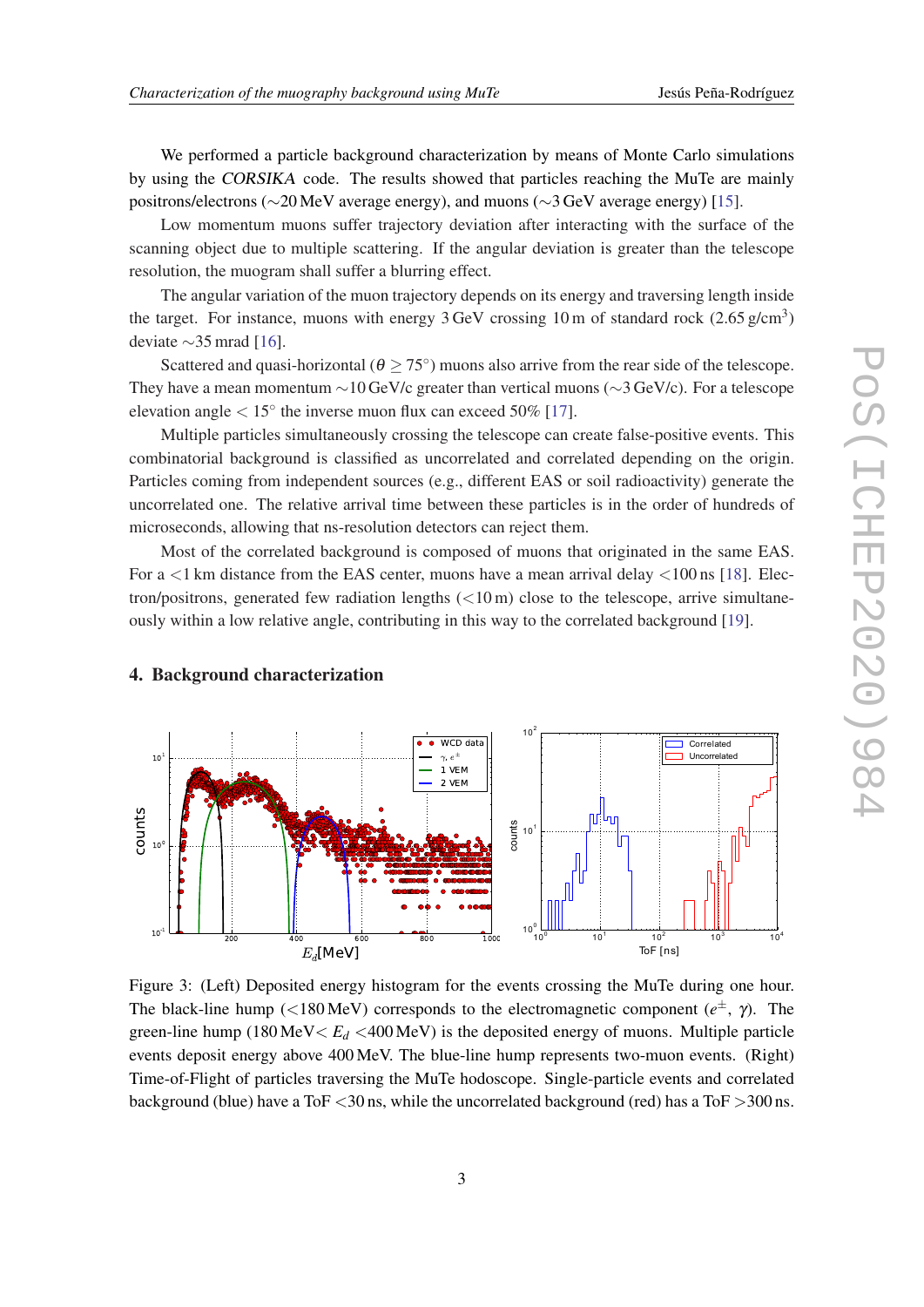The MuTe recorded data to characterize the particle background at an elevation angle of  $15°$ and an inter-panel distance of 2.5 m during two months. Figure [3-](#page-3-0)left displays the energy deposited in the WCD for the particles crossing the hodoscope during one hour. The first hump  $\langle$  <180 MeV) belongs to electromagnetic particles (*e* <sup>±</sup>, γ) and represents the 36% of the events.

The muonic component spans from 180 MeV to 400 MeV and contains 33% of the events. The mean of the muonic hump corresponds to the energy released by a vertical muon (VEM) traversing 120 cm of water –∼240 MeV. Multiple particle events lose energy above 400 MeV with a significant contribution at 480 MeV (2 VEM). These add up the 30.4% of the events.

The ToF distribution of single-particle events and the correlated background has an upper cutoff at ∼30 ns, and an average value of ∼10 ns as shown Figure [3-](#page-3-0)right. The expected ToF of single-particle events spans 2.53 ns to 20.9 ns. This estimation was carried out taking into account the scintillator transmission delay ( $\sim$ 77.2 ps/cm), the hodoscope separation distance (2.5 m), the scintillator panel dimensions (1.2 m × 1.2 m), and the TDC resolution ( $\sim$ 50 ps). The uncorrelated background starts at ∼300 ns increasing its occurrence while the time difference grows. The probability that an uncorrelated event occurs below 200 ns is roughly 0.05%.



Figure 4: Angular distribution of the frontal (left) and inverse (right) particle flux traversing the MuTe hodoscope for an elevation angle of 15°. The hodoscope axis is located at  $(\Theta_x = \Theta_y = 0 \text{ deg})$ . The frontal flux adds up 78% of the recorded events reaching up 3.23 Hz. The WCD water volume (white-square) absorbs the particles with energy  $< 240$  MeV.

Figure 4 compares the frontal (left) and the inverse (right) flux traversing MuTe. The inverse flux represents the 22% of the particle events impinging the detector. Most of the particles with energy < 240 MeV are absorbed by the WCD water volume. The inverse flux is higher for inclined tracks than for quasi-perpendicular tracks because of the shadowing effect of the WCD.

The incident particle momentum was estimated using the ToF measurements, the trajectory reconstruction, and the particle mass [\[14](#page-6-0)]. We set a threshold to reject particles with momentum below 1 GeV/c as shown in Figure [5](#page-5-0)-left. The 54% of the recorded events have a momentum  $> 1$  GeV/c and an angular deviation  $< 17$  mrad. We summarise the results of the muography background characterization in Figure [5-](#page-5-0)right.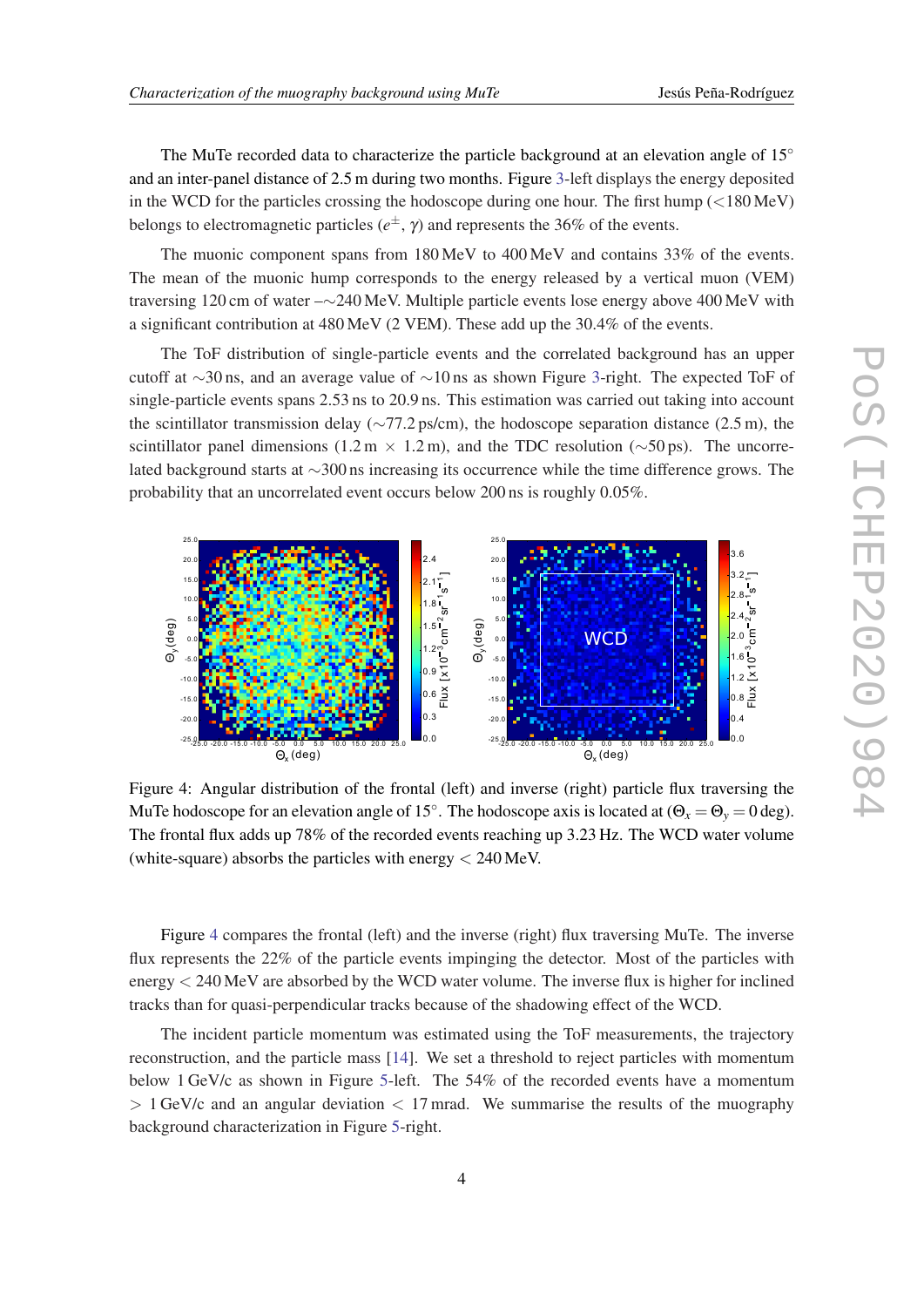<span id="page-5-0"></span>

Figure 5: (Left) The momentum of particles crossing the MuTe. Events with momentum  $>1$  GeV/c represent 54% and have an angular deviation < 17 mrad. (Right) Muography background classification. The frontal flux (78%) is composed of electromagnetic particles (36%), single-muons (33%), and multiple particle events (30%).

### 5. Conclusions

We designed and built a muon telescope capable to identify and reject the muography background. The identification methodology of MuTe is based on particle identification techniques – Time-of-Flight and deposited energy measurements. We found the background caused by the electromagnetic component of EAS represents ∼36% of the recorded data, while the correlated multiple particle events were ∼30.4%. The background due to the inverse flux depends on the elevation angle of the detector: for 15 $^{\circ}$  it was  $\sim$ 22% taking into account the WCD water volume absorbs particles with energy < 240 MeV. The multiple particle background was caused by two sources: correlated particles with a relative arrival time  $< 100$  ns, and uncorrelated particles generated by the cosmic ray background or soil radioactivity. As future work in muography, we are developing machine learning techniques to separate automatically the signal from the background.

#### Acknowledgments

The authors acknowledge the financial support of Departamento Administrativo de Ciencia, Tecnología e Innovación of Colombia (ColCiencias) under contract FP44842-082-2015 and to the Programa de Cooperación Nivel II (PCB-II) MINCYT-CONICET-COLCIENCIAS 2015, under project CO/15/02. We are particularly thankful to the Latin American Giant Observatory Collaboration and to Pierre Auger Observatory for their permanent support and inspirations.

## References

[1] G. Blanpied et al., *Material discrimination using scattering and stopping of cosmic ray muons and electrons: Differentiating heavier from lighter metals as well as low-atomic weight materials*, *[Nuclear](https://doi.org/10.1016/j.nima.2014.11.027) [Instruments and Methods in Physics Research Section A: Accelerators, Spectrometers, Detectors and](https://doi.org/10.1016/j.nima.2014.11.027) [Associated Equipment](https://doi.org/10.1016/j.nima.2014.11.027)* 784 (2015) 352.